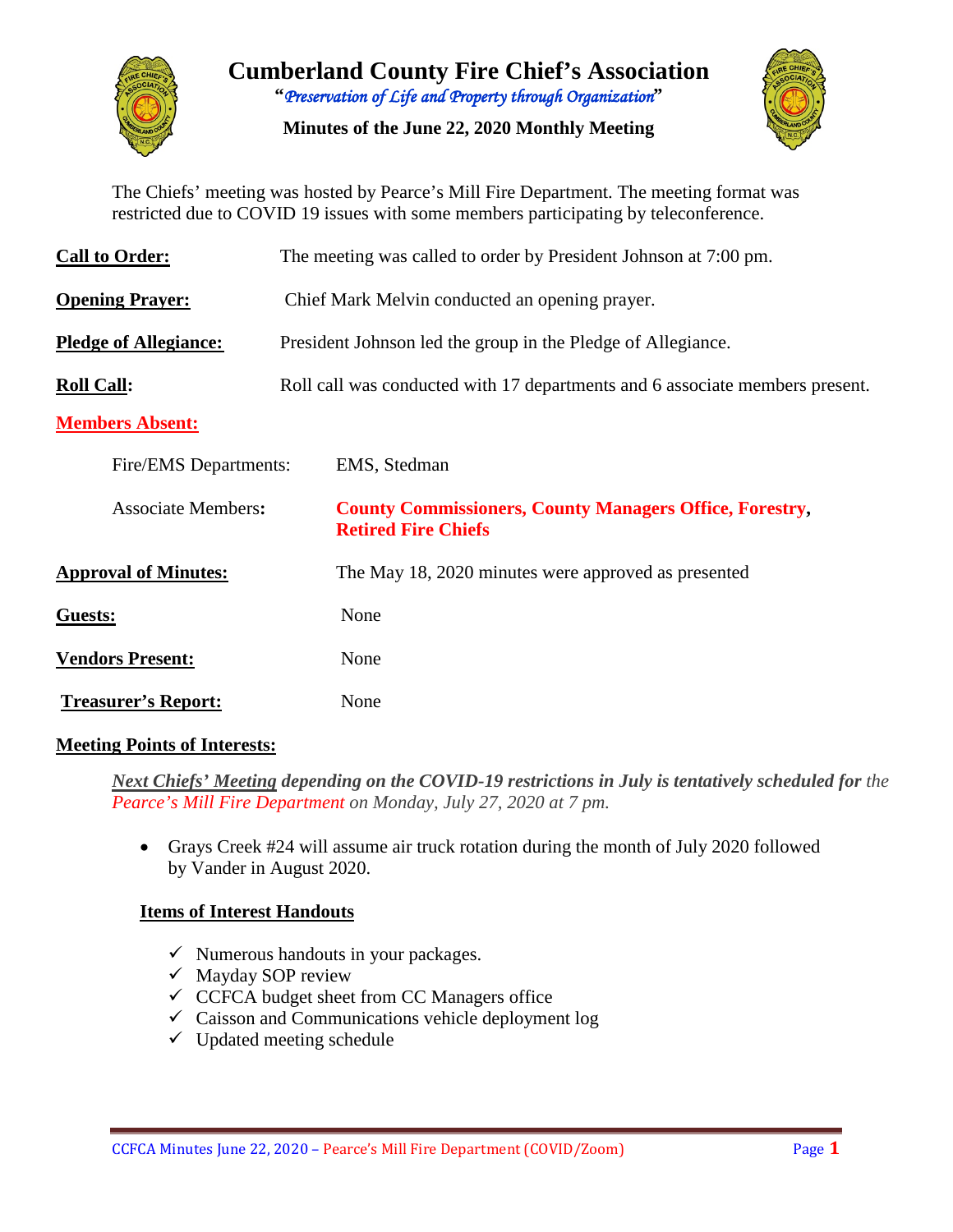#### **OLD BUSINESS:**

- 1. President Johnson distributed the remaining COVID-19 PPE supplies previously ordered by the association for each station.
- 2. The Valor awards program has been postponed until sometime in September due to the current COVID issues involving group gatherings. Additional information will be forthcoming and President Johnson asked all the Chiefs in attendance to consider submitting nominees for the various categories but every department should submit a nominee for a merit award.
- 3. Treasurer Johnson Jr. gave an update on the storage building that will be constructed at SPFD 19 to house association assets. The pad has been poured and the contractor is scheduled to be on site in the second week of July to erect the building.
- 4. President Johnson updated the membership on the radio phase I grant opportunity to purchase new base and mobile radios meeting the new TDMA FCC standard. We should be able to order the radios at the start of the FY but waiting on additional information from the Emergency Services.
- 5. President Johnson advised the members that the foam units 1 and 3 are at station 19 for inventory accountability, repairs and maintenance. He stated that the trailer brakes wiring connections are being replaced; we ordered new batteries and conducted general up-keep maintenance. Once complete we will do the same thing with the three (3) association DECON trailers.

#### **NEW BUSINESS:**

- 1. President Johnson congratulated Deputy Chief Hank Harris and Chief Steve Parrish on their upcoming retirements for the City of Fayetteville FD. Both have completed over 60 years of dedicated public service to the Citizens of Fayetteville.
- 2. Chief Murphy distributed and discussed some minor changes and recommendations to the Mayday / RIT SOP, and asked all the chiefs to review the updated policy. The policy standardizes the MAYDAY and RIT procedures across Cumberland County.  $2<sup>nd</sup>$  reading is scheduled for the July 27, 2020 meeting.
- 3. President Johnson requested that the Association support a plaque and gift to Engineer David Stewart of the Stoney Point FD for all of his work on the Caisson Unit and the Communications vehicle. David did most of the work on his own without assistance and even came in and worked on his days off. Both were long term projects and we need to recognize David for his dedication and work on behalf of our association.
- 4. President Johnson and Treasurer Johnson discussed the recent civil unrest issues within the local and State areas. All departments are encouraged to use good judgement and extreme caution in and around these demonstrations to insure the safety of our first responders and equipment. Treasurer Johnson Jr. informed the membership that Raleigh Fire Department used an alternate ATV vehicle equipped with suppression equipment in support of the recent protest and disturbance to quell fires in businesses.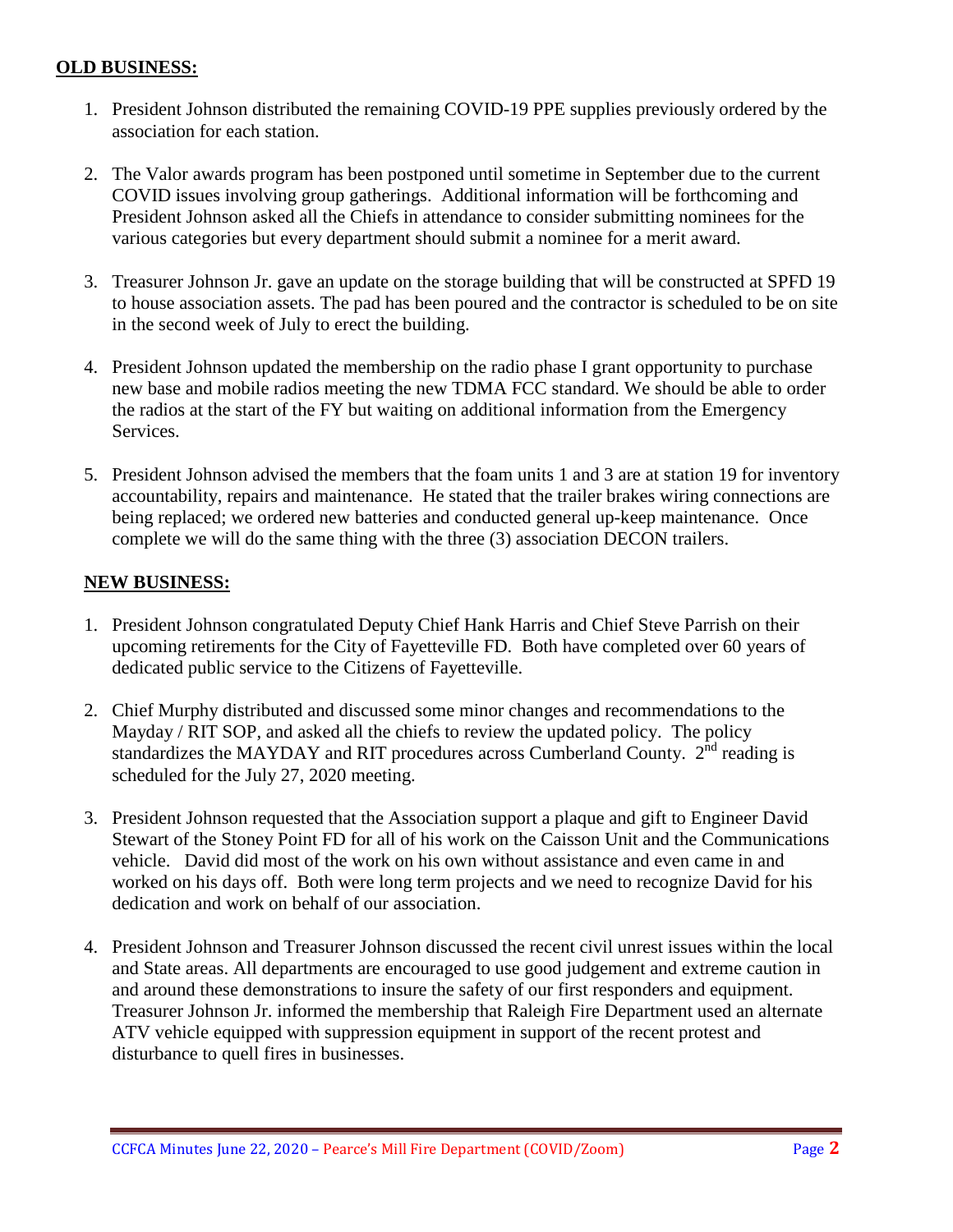- 5. President Johnson advised all of the members that during the month of July invoices for internet services are due for the 2019-2020 Fiscal Year to the association. The association reimburses departments for the basic service fee which is just under \$ 70.00 per month. Reimbursement checks will be distributed during the August 24 meeting.
- 6. Chief Hodges recommended that the Association consider a "Working Fire" assignment of (2) additional Engine Companies and an air unit when this size up is made. More to follow at the July meeting.
- 7. President Johnson discussed that Fire House software is changing over in December 2021 and we must decide soon if we are going to look at other vendors. Chief Melvin reported that Fort Bragg FD has been using "Emergency Reporting" for over 2 years now and has found it to be a very good database and easy to use. Chief Melvin offered to host a site visit to his HQ facility to view the program in real time. The program supports all related fire accreditation requirements.

# **COMMITTEE REPORTS:**

### **ID CARD/TECHNOLOGY COMMITTEE**

- **FYI.** Fire Chiefs are required to send a signed letter or memo with a firefighter requesting an ID Card. For any questions or an appointment contact 424-0694 or e-mail at [cjohnson.spfd@gmail.com](mailto:cjohnson.spfd@gmail.com)
	- President Johnson again asked the members to please recycle or return the clips used for our ID Cards. These clips are extremely expensive and we need to reuse them as much as possible in order to hold down costs. Please collect clips when your members leave a department and recycle the clips. He also reminded the membership that we do not print blue tags, which are considered temporary tags only.

#### **FIRE PREVENTION/EDUCATION COMMITTEE** E-Mail: Chief T.J. McLamb [jmclamb@ci.fay.nc.us](mailto:jmclamb@ci.fay.nc.us)

• No report

#### **STANDARDS & POLICY COMMITTEE** A/C Kevin Murphy (SPFD # 13) Chairperson, E-Mail: [kmurphy1903@gmail.com](mailto:kmurphy1903@gmail.com)

• Discussed Mayday / RIT under new business

# **MEMORIAL COMMITTEE** Chief R. Marley (Pearce's Mill) Chairperson,

E-Mail: [pmfd0301@nc.rr.com](mailto:pmfd0301@nc.rr.com)

• Chief Marley updated the Association on the new memorial at the FTCC training center.

#### **AUTOMATIC AID/MUTUAL AID COMMITTEE** Chief Joe Marsh (GCFD # 24) Chairperson,

#### E-Mail: [gcfd24@nc.rr.com](mailto:gcfd24@nc.rr.com)

• No report

# **FINANCE COMMITTEE** Deputy Chief Freddy Johnson Jr. (Stoney Point) Chairperson,

E-Mail: [spfd1302@nc.rr.com](mailto:spfd1302@nc.rr.com)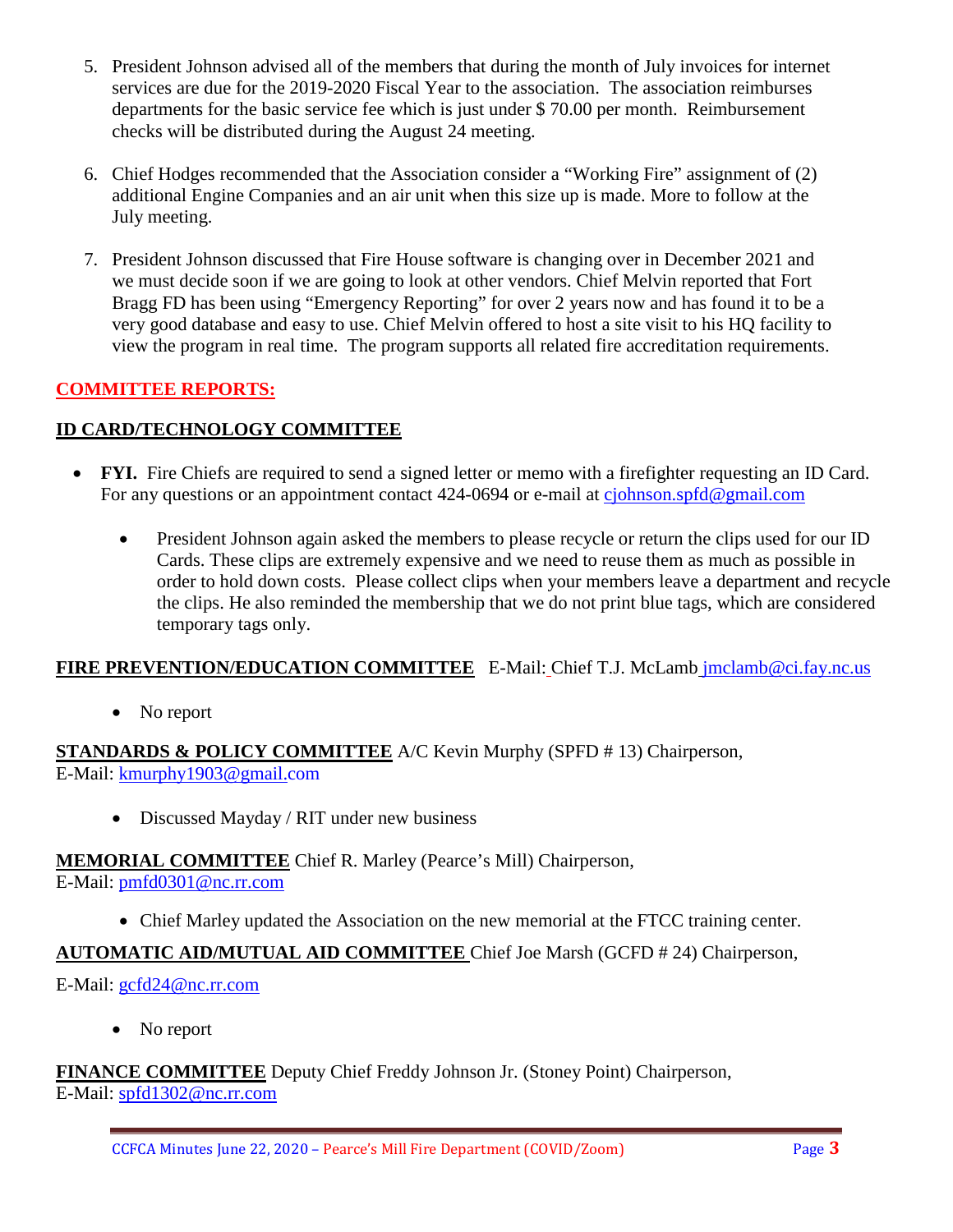• No report.

**RESCUE COMMITTEE** Deputy Chief Hank Harris (Cotton FD) Chairperson,

E-Mail: [cfd402@nc.rr.com](mailto:cfd402@nc.rr.com)

• Deputy Chief Harris stated that a meeting of the committee was scheduled for June 24, 2020 at 7pm at the Cotton FD

**COMMUNICATIONS /DISPATCH STEERING / AVL COMMITTEE** Chief Chuck Hodges (Hope Mills FD), Chairperson, E-Mail: clhodges@townofhopemills.com

• No report

**SMOKE ALARMS / KNOX BOX COMMITTEE** – Fire Marshal Kevin Lowther (Emergency Services) Chairperson, E-Mail: [klowther@co.cumberland.nc.us](mailto:klowther@co.cumberland.nc.us)

• No report

**FIREHOUSE STEERING COMMITTEE** – Fire Chief T. J. McLamb (FFD) Chairperson, E-Mail: [tmclamb@ci.fay.nc.us](mailto:tmclamb@ci.fay.nc.us)

• No report

**NC WORKFORCE SOLUTION GRANTS – COMMITTEE** – Fire Chief Justin Nobles (SVFD # 23) Chairperson. E-Mail: [Jnobles@stedmanfire.com](mailto:Jnobles@stedmanfire.com)

• No report

**JOINT INCIDENT / DISASTER RESPONSE COMMITTEE** – Assistant Fire Chief Richard Bradshaw (VFD) Chairperson, E-Mail: [rbradshaw1@nc.rr.com](mailto:rbradshaw1@nc.rr.com)

• No report.

# **ASSOCIATE MEMBERS REPORT**

**COUNTY MANAGERS OFFICE** – Assistant County Manager Tracy Jackson E-Mail: [tjackson@co.cumberland.nc.us](mailto:tjackson@co.cumberland.nc.us)

• No report.

**EMERGENCY SERVICES DIRECTOR/ ECC-911 (**Gene Booth, Director),

E-Mail: [gbooth@co.cumberland.nc.us](mailto:gbooth@co.cumberland.nc.us)

- *Director Booth* stated that information on the Fire Grant awards and the performance metrics would be forthcoming. Gene also discussed that Schools and FD's were to be fee exempt in the new FY for code enforcement.
- *Emergency Management Director Hendrix* requested everyone to participate in the weekly teleconference regarding COVID 19 and PPE issues. He is looking into the delivery of the 2020 ERG books.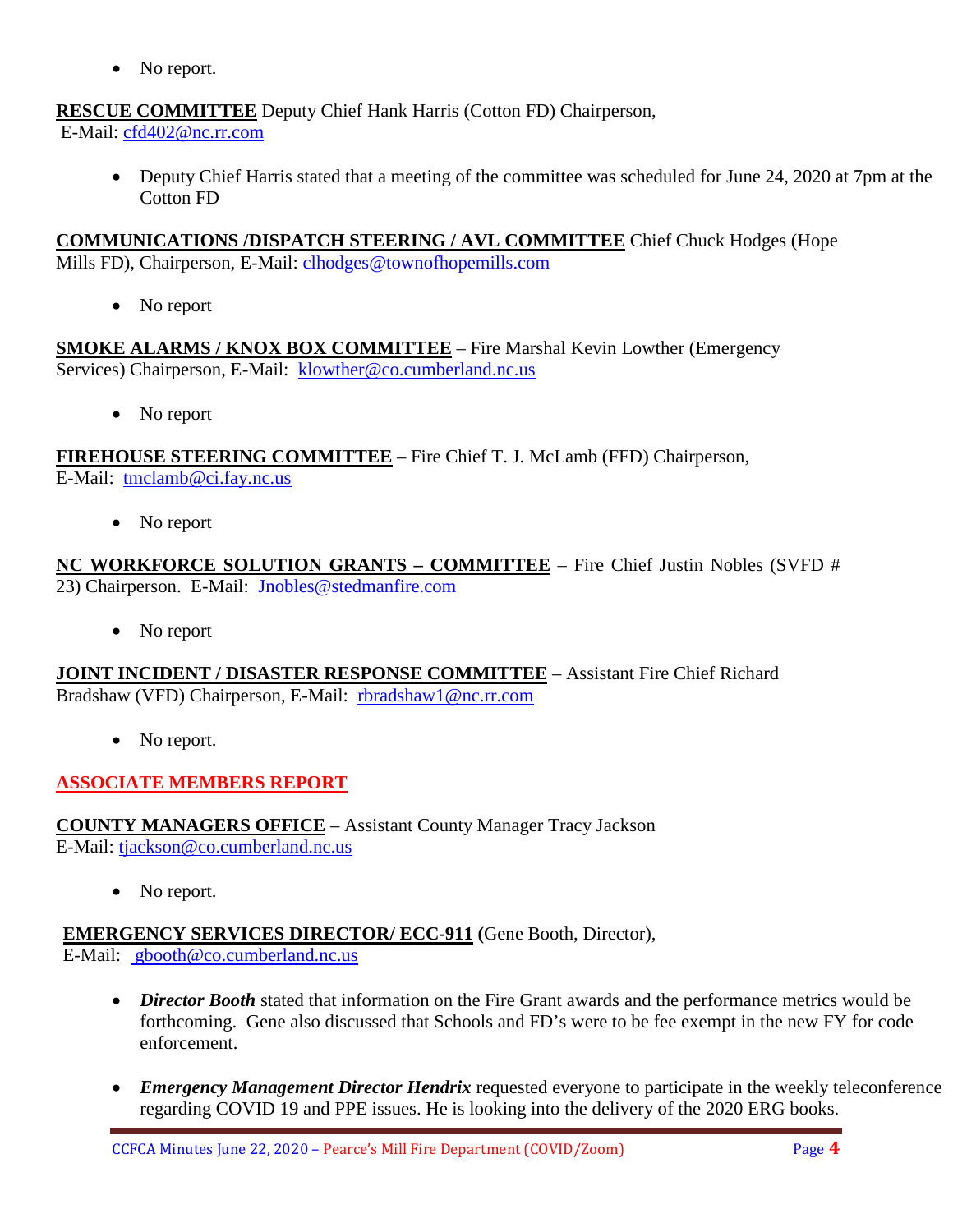- *FM Lowder* reported that the inspectors would begin returning to a normal schedule in the next week.
- *Adam Johnson* reported that he would be following up on the MAYDAY issues and ensuring training was conducted for all dispatch shifts.

**EMS DIRECTOR:** Brian Pearce, Director E-Mail: bpearce@capefearvalley.com

• No report.

**HAZMAT:** AC Robert Brinson, FFD - POC telephone for HAZMAT is 910-584-9550, E-Mail: [rbrinson@ci.fay.nc.us](mailto:rbrinson@ci.fay.nc.us)

• No report

**FORESTRY DISTRICT** Craig Gottfried, County Ranger, E-Mail: [craig.gottfried@ncagr.gov](mailto:craig.gottfried@ncagr.gov)

• No report.

**FTCC** Steve Drew, E-Mail: [drews@faytechcc.edu](mailto:drews@faytechcc.edu)

• No report.

**SHERIFF'S OFFICE** Sheriff Wright (Sr. Sgt. Steven Hodges – ATF)

• No report.

**FAYETTEVILLE POLICE –** Police Chief Gina Hawkins, Email [ghawkins@ci.fay.nc.us](mailto:ghawkins@ci.fay.nc.us)  (Captain Jay Devane) [jdevane@ci.fay.nc.us](mailto:jdevane@ci.fay.nc.us)

• No report.

#### **NC HIGHWAY PATROL** – Major Freddy Johnson Jr. SHP Special Operations.

E-Mail: [Freddy.johnson@ncdps.gov](mailto:Freddy.johnson@ncdps.gov) or Sergeant S. Johnson SHP Raleigh Training Center E-Mail [sean.johnson@ncdps.gov](mailto:sean.johnson@ncdps.gov)

• No report.

#### **COUNTY COMMISSIONERS** Fire Commissioner Marshall Faircloth

• No report.

# **FOR THE GOOD OF THE ASSOCIATION:**

• Danny Matthews reported that Deputy Chief Kennedy was injured in an accident involving a tractor and was at home recovering.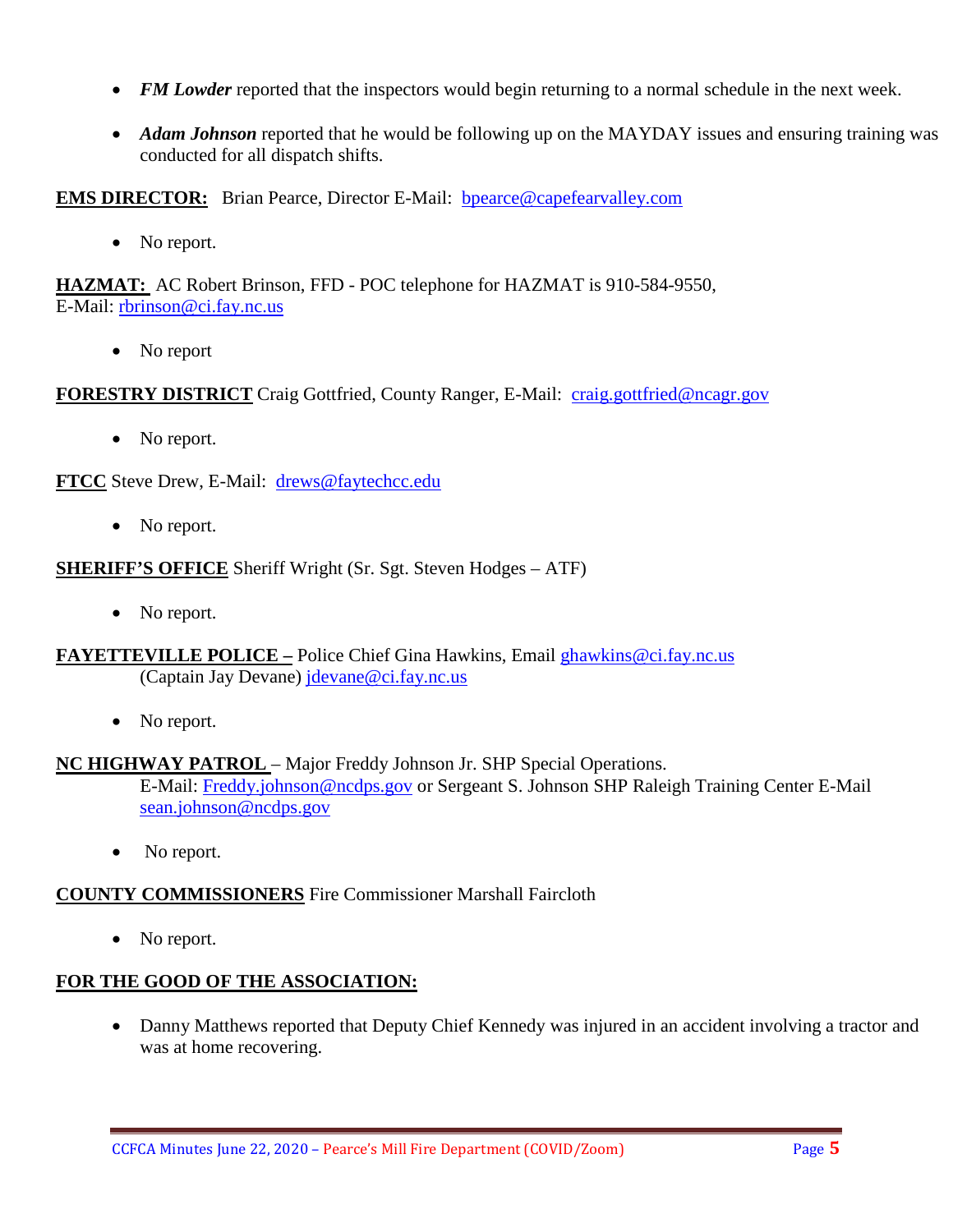ADJOURNMENT: A motion was made to adjourn by Chief Bradshaw and seconded by Chief Hodges. The meeting was adjourned at 2005 hours.

Respectfully Submitted By:

# *Freddy I. Johnson Sr.*<br> *Freddy L. Johnson Sr., CFO Mark A. Melvin, CFO*

Freddy L. Johnson Sr., CFO<br>Fire Chief / President

Fire Chief / Secretary

**Enclosures – 2.**  $1 -$ June 2020 Roll Call 2 - FY 20-21CCFCA Budget Recommendation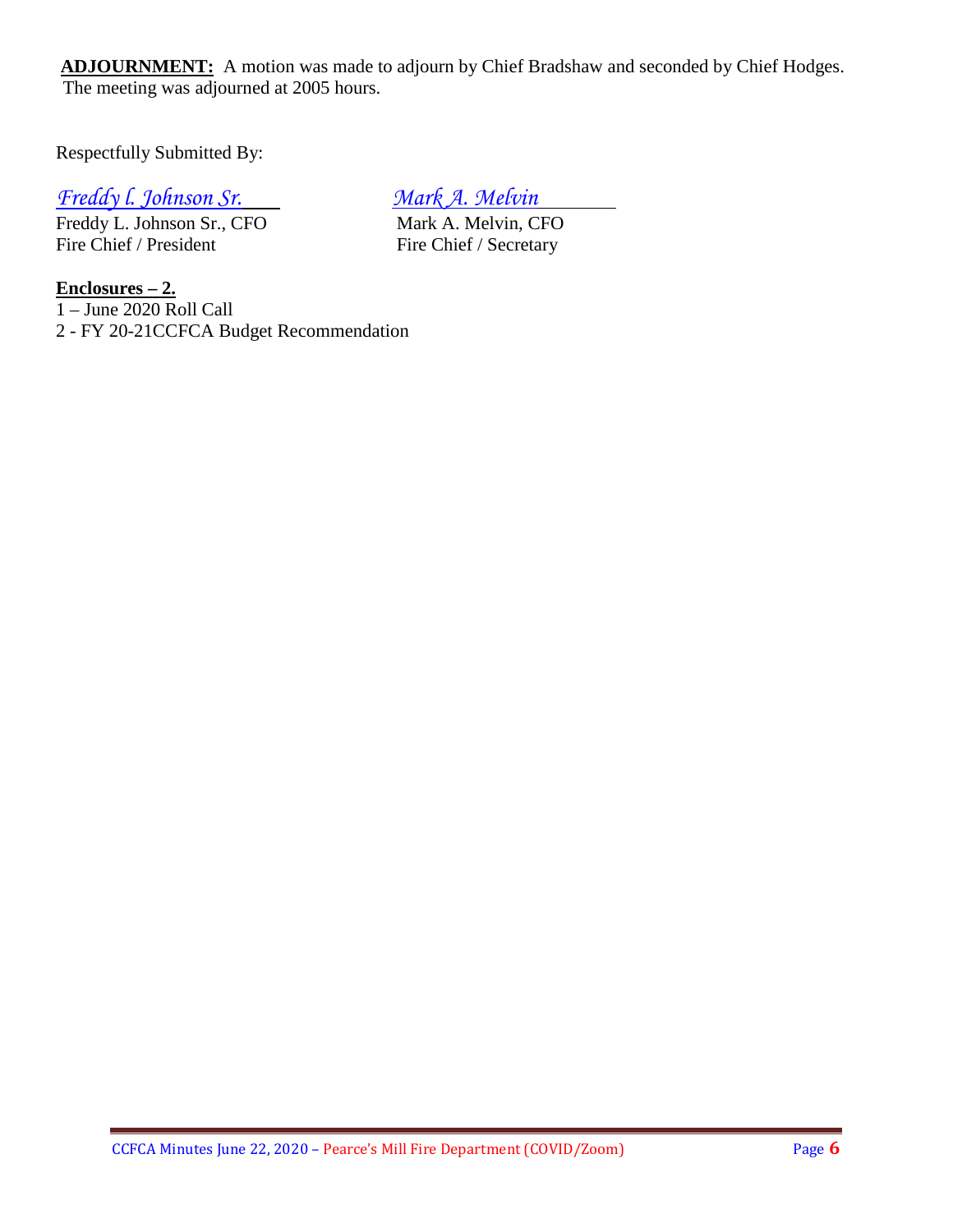|                | <b>MEMBERS PRESENT</b><br>(19)                                                                         | 17                  | 17                      | 19                       | 19                 | 19                  | 17                   |           |                 |                 |                 |           |           |
|----------------|--------------------------------------------------------------------------------------------------------|---------------------|-------------------------|--------------------------|--------------------|---------------------|----------------------|-----------|-----------------|-----------------|-----------------|-----------|-----------|
|                | <b>ASSOCIATES PRESENT (10)</b>                                                                         | 08                  | 08                      | 06                       | 06                 | 07                  | $6\phantom{1}$       |           |                 |                 |                 |           |           |
|                | <b>TOTAL ATTENDANCE</b>                                                                                | 51                  | 60                      | <b>NA</b>                | <b>NA</b>          | <b>NA</b>           | <b>NA</b>            |           |                 |                 |                 |           |           |
|                | <b>CC Fire Chiefs</b><br><b>DEPARTMENTS</b><br>&<br><b>ORGANIZATION</b><br><b>Chief's Only Meeting</b> | PMFD<br>27-JAN-20-  | 24-FEB-20-GCFD-18       | 23-MAR-20-Telecon        | 27- APR-20 Telecon | 18-MAY-20 - PMFD    | 22-JUN-120-PMFD      | 27-JUL-20 | л.<br>24-AUG-20 | л.<br>28-SEP-20 | ٠<br>26-OCT-120 | 23-NOV-20 | 21-DEC-20 |
|                |                                                                                                        |                     |                         |                          |                    |                     |                      |           |                 |                 |                 |           |           |
|                |                                                                                                        |                     |                         |                          |                    |                     |                      |           |                 |                 |                 |           |           |
|                |                                                                                                        |                     |                         |                          |                    |                     |                      |           |                 |                 |                 |           |           |
|                | <b>MEMBERS</b>                                                                                         |                     |                         |                          |                    |                     | <b>MEETING DATES</b> |           |                 |                 |                 |           |           |
| 01             | <b>BEAVER DAM STA 26 &amp; 27</b>                                                                      | P<br>$\overline{P}$ | P<br>$\overline{P}$     | P<br>$\overline{P}$      | P<br>P             | P<br>$\overline{P}$ | P<br>P               |           |                 |                 |                 |           |           |
| 02<br>03       | <b>BETHANY STA 12</b>                                                                                  | $\overline{P}$      | $\overline{P}$          | $\overline{P}$           | P                  | $\overline{P}$      | $\overline{P}$       |           |                 |                 |                 |           |           |
| 04             | <b>COTTON STA 4</b><br><b>CUMBERLAND ROAD STA 5</b>                                                    |                     | P                       | P                        | P                  | P                   | P                    |           |                 |                 |                 |           |           |
| 05             | <b>EASTOVER STA1</b>                                                                                   | P<br>P              | P                       | $\overline{P}$           | P                  | $\overline{P}$      | $\overline{P}$       |           |                 |                 |                 |           |           |
| 06             | <b>EMS EMERGENCY MED SVC</b>                                                                           | $\mathbf{A}$        | $\mathbf{A}$            | P                        | P                  | P                   | $\mathbf{A}$         |           |                 |                 |                 |           |           |
| 07             | <b>FAYETTEVILLE FIRE DEPT</b>                                                                          | $\overline{P}$      | $\overline{P}$          | P                        | P                  | P                   | $\overline{P}$       |           |                 |                 |                 |           |           |
| 08             | <b>FORT BRAGG FIRE DEPT</b>                                                                            | $\overline{P}$      | $\mathbf{A}$            | $\overline{P}$           | $\overline{P}$     | $\overline{P}$      | $\overline{P}$       |           |                 |                 |                 |           |           |
| 09             | <b>GODWIN - FALCON STA 17</b>                                                                          | P                   | $\overline{P}$          | $\overline{P}$           | $\overline{P}$     | $\overline{P}$      | $\overline{P}$       |           |                 |                 |                 |           |           |
| 10             | <b>GRAYS CREEK STA 18</b>                                                                              | P                   | P                       | P                        | P                  | P                   | P                    |           |                 |                 |                 |           |           |
| 11             | <b>GRAYS CREEK STA 24</b>                                                                              | P                   | $\overline{P}$          | P                        | P                  | $\overline{P}$      | $\overline{P}$       |           |                 |                 |                 |           |           |
| 12             | <b>HOPE MILLS STA 21</b>                                                                               | P                   | $\overline{P}$          | P                        | P                  | P                   | P                    |           |                 |                 |                 |           |           |
| 13             | <b>PEARCE'S MILL STA 3</b>                                                                             | P                   | P                       | P                        | P                  | P                   | P                    |           |                 |                 |                 |           |           |
| 14             | <b>SPRING LAKE STA 22</b>                                                                              | $\overline{P}$      | $\overline{\mathsf{P}}$ | $\overline{P}$           | $\overline{P}$     | $\overline{P}$      | $\overline{P}$       |           |                 |                 |                 |           |           |
| 15             | <b>STEDMAN STA 23</b>                                                                                  |                     | $\overline{P}$          | $\overline{P}$           | P                  | $\overline{P}$      | $\mathbf{A}$         |           |                 |                 |                 |           |           |
| 16             | <b>STONEY POINT STA 13 &amp; 19</b>                                                                    | P                   | P                       | P                        | P                  | P                   | $\overline{P}$       |           |                 |                 |                 |           |           |
| 17             | <b>VANDER STA 2 &amp; 8</b>                                                                            | P                   | $\overline{P}$          | $\overline{P}$           | P                  | P                   | $\overline{P}$       |           |                 |                 |                 |           |           |
| 18             | <b>WADE STA 16</b>                                                                                     | $\mathbf{A}$        | $\overline{P}$          | P                        | P                  | P                   | $\overline{P}$       |           |                 |                 |                 |           |           |
| 19             | <b>WESTAREA STA 15-20 &amp; 25</b>                                                                     | $\overline{P}$      | $\overline{P}$          | $\overline{P}$           | $\overline{P}$     | P                   | $\overline{P}$       |           |                 |                 |                 |           |           |
|                |                                                                                                        |                     |                         | <b>ASSOCIATE MEMBERS</b> |                    |                     |                      |           |                 |                 |                 |           |           |
| $\mathbf{0}$ 1 | <b>CC EMERGENCY SERVICES</b>                                                                           | P                   | Р                       | Р                        | Р                  | Р                   | Р                    |           |                 |                 |                 |           |           |
| 02             | <b>COUNTY COMMISSIONERS</b>                                                                            | P                   | P                       | $\mathbf{A}$             | P                  | P                   | $\mathbf{A}$         |           |                 |                 |                 |           |           |
| 03             | <b>COUNTY MGR OFFICE</b>                                                                               | P                   | E                       | A                        | A                  | P                   | $\mathbf{A}$         |           |                 |                 |                 |           |           |
| 04             | <b>FAYETTEVILLE PD</b>                                                                                 | P                   | P                       | P                        | P                  | P                   | P                    |           |                 |                 |                 |           |           |
| 05             | <b>FORESTRY</b>                                                                                        | E                   | E                       | P                        | P                  | P                   | $\mathbf{A}$         |           |                 |                 |                 |           |           |
| 06             | <b>FTCC</b>                                                                                            | P                   | P                       | P                        | P                  | P                   | P                    |           |                 |                 |                 |           |           |
| 07             | <b>HAZMAT</b>                                                                                          | P                   | P                       | P                        | A                  | P                   | P                    |           |                 |                 |                 |           |           |
| 08             | <b>HIGHWAY PATROL</b>                                                                                  | P                   | P                       | P                        | P                  | P                   | P                    |           |                 |                 |                 |           |           |
| 09             | <b>RETIRED FIRE CHIEFS</b>                                                                             | P                   | $\mathbf{P}$            | A                        | A                  | A                   | $\mathbf{A}$         |           |                 |                 |                 |           |           |
| 10             | <b>SHERIFFS OFFICE</b>                                                                                 | $\mathbf{A}$        | P                       | A                        | A                  | A                   | P.                   |           |                 |                 |                 |           |           |
|                | <b>Special Notes:</b>                                                                                  |                     |                         |                          |                    |                     |                      |           |                 |                 |                 |           |           |

*CODES:* (P) – Present (A)-Absent (E) – Excused